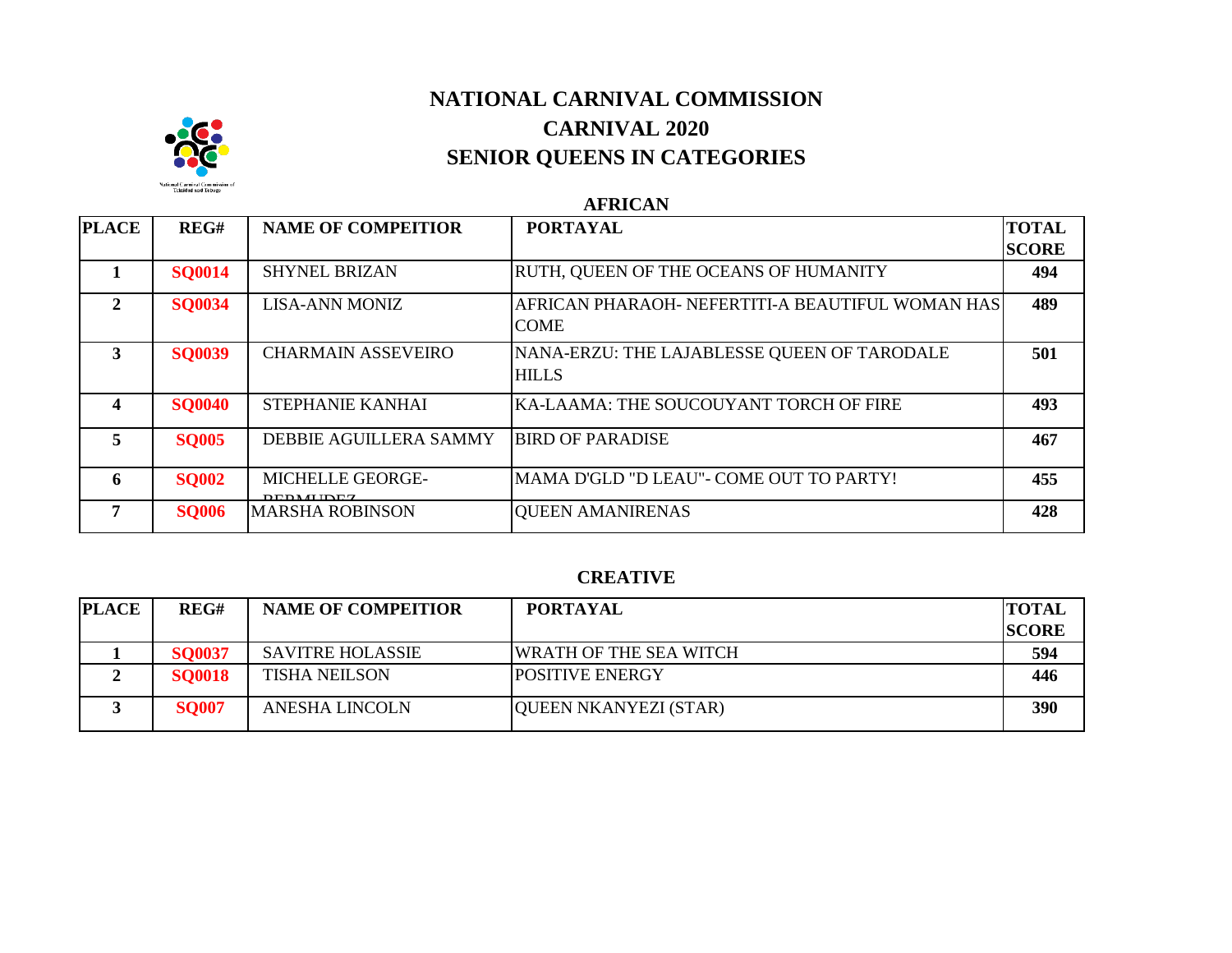## **NATIONAL CARNIVAL COMMISSION**



## **CARNIVAL 2020**

# **SENIOR QUEENS IN CATEGORIES**

### **CREATIVE TOPICAL**

| <b>PLACE</b> | REG#          | <b>NAME OF COMPEITIOR</b>               | <b>PORTAYAL</b>        | <b>TOTAL</b> |
|--------------|---------------|-----------------------------------------|------------------------|--------------|
|              |               |                                         |                        | <b>SCORE</b> |
|              | <b>SO0019</b> | <b>KAY MASON</b>                        | <b>VENETIAN BEAUTY</b> | 564          |
| 2            | <b>SQ0017</b> | <b>KRYSTAL THOMAS</b>                   | DE MATING DANCE        | 555          |
| 3            | <b>SO0013</b> | <b>LAURA RAMPERSAD</b>                  | " QUEEN CASSANDANE"    | 530          |
|              | <b>SO0025</b> | PAMELA GORDON                           | <b>LADY BUTTERFLY</b>  | 488          |
|              | <b>SQ0016</b> | <b>JACQUELINE COLLINS-</b><br>$TAYL$ OD | THE SCARLET MACAW      | 479          |
| 6            | <b>SO0010</b> | <b>MICHEL HUGGINS</b>                   | <b>CARIBBEAN QUEEN</b> | 473          |

#### **FANTASY**

| <b>PLACE</b>            | REG#          | <b>NAME OF COMPEITIOR</b>                   | <b>PORTAYAL</b>                                   | <b>TOTAL</b><br><b>SCORE</b> |
|-------------------------|---------------|---------------------------------------------|---------------------------------------------------|------------------------------|
|                         | <b>SO0022</b> | <b>MARY GEORGE</b>                          | LE FEU MAMAN! LE FEU! (THE FIRE, MAMA! THE FIRE!) | 568                          |
| $\mathbf{2}$            | <b>SQ0035</b> | <b>ROXANNE OMALO</b>                        | MOTHER OF DRAGONS-KEEPER OF LIGHT                 | 566                          |
| 3                       | <b>SO0015</b> | <b>JONELL DICK</b>                          | <b>AZIZA " THE GUARDIAN OF LUST</b>               | 550                          |
| $\overline{\mathbf{4}}$ | <b>SQ0021</b> | <b>CHERRY-ANN PATRICE</b><br><b>VALERIE</b> | MADAME DE LA SAVANE (LADY OF THE SAVANNAH)        | 493                          |
| $\overline{5}$          | <b>SQ0024</b> | <b>RACHEL ANDREWS</b>                       | THE SPLENDOUR OF WONDER WOMAN                     | 442                          |
| -6                      | <b>SQ0031</b> | <b>CHARMAINE ENILE</b>                      | THE ORACLE                                        | 415                          |
| 7                       | <b>SO0030</b> | <b>SHARI DEREK</b>                          | <b>DREAM FANTASY</b>                              | 404                          |
| 8                       | <b>SO0041</b> | <b>BELINE NORY</b>                          | <b>MALEFICENT THE GATE KEEPER</b>                 | 371                          |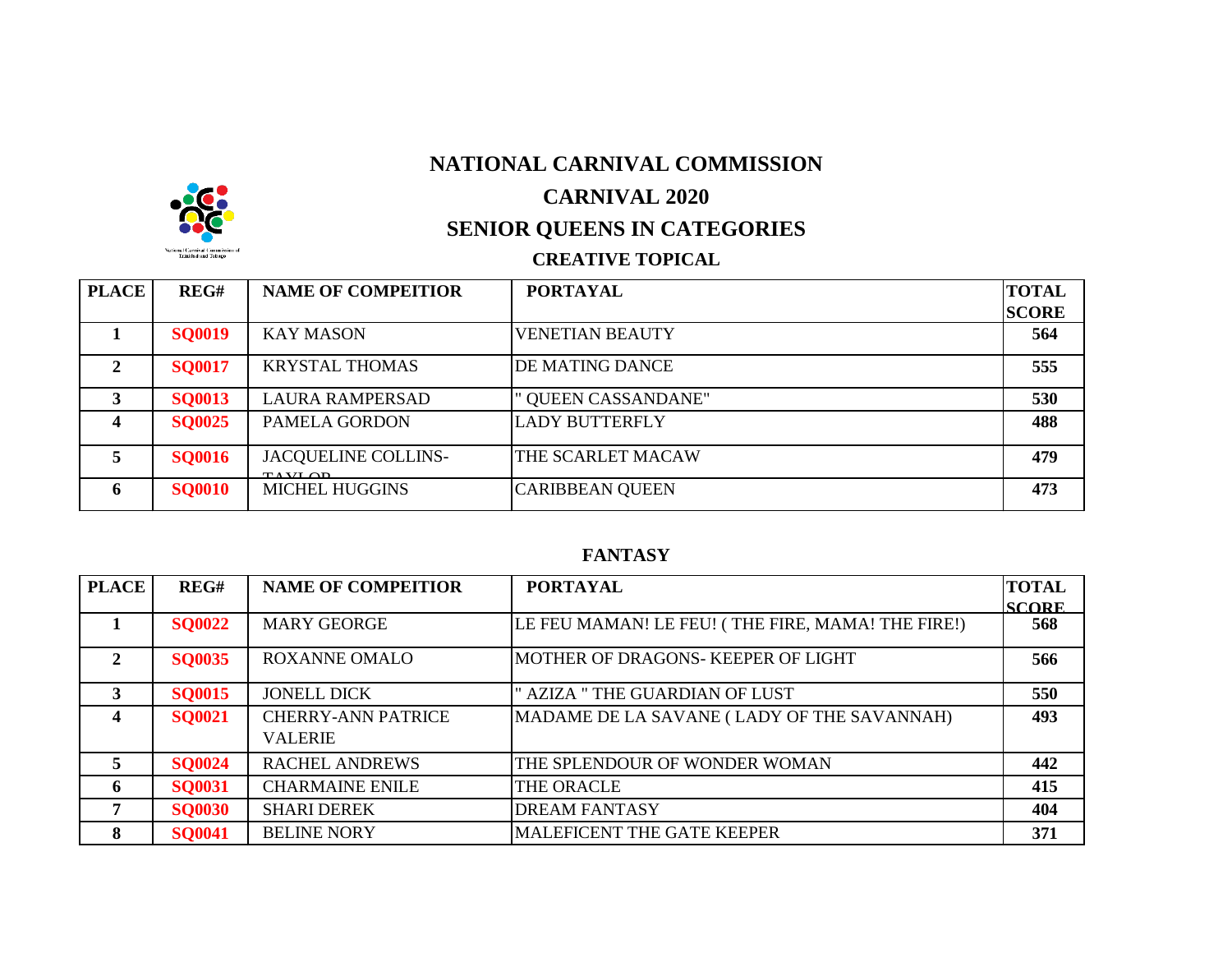

**NATIONAL CARNIVAL COMMISSION**

# **CARNIVAL 2020 SENIOR QUEENS IN CATEGORIES**

### **FANCY INDIAN**

| <b>PLACE</b> | REG#          | <b>NAME OF COMPEITIOR</b> | <b>PORTAYAL</b>                                 | <b>TOTAL</b> |
|--------------|---------------|---------------------------|-------------------------------------------------|--------------|
|              |               |                           |                                                 | <b>SCORF</b> |
|              | <b>SO0020</b> | <b>KERINA BADAL</b>       | <b>SHAMARAN- GUARDIAN OF THE HORNED SERPENT</b> | 542          |

### **FANCY SAILOR**

| <b>PLACE</b> | REG#          | <b>NAME OF COMPEITIOR</b>    | <b>PORTAYAL</b>                 | <b>TOTAL</b> |
|--------------|---------------|------------------------------|---------------------------------|--------------|
|              |               |                              |                                 | <b>SCORE</b> |
|              | <b>SO0023</b> | <b>SEVEL NICHOLLS</b>        | THE POWER OF LOVE               | 587          |
|              |               |                              |                                 |              |
|              | <b>SO0026</b> | <b>MARIE ELIGON</b>          | THE POWDER & THE GLORY          | 519          |
|              | <b>SO0029</b> | <b>JANICE LINDA RICHARDS</b> | LAUGHTER: THE GREATEST MEDICINE | 448          |
|              |               |                              |                                 |              |

#### **HISTORICAL**

| <b>PLACE</b> | REG#          | <b>NAME OF COMPEITIOR</b>          | <b>PORTAYAL</b>                                                    | <b>TOTAL</b><br><b>SCORE</b> |
|--------------|---------------|------------------------------------|--------------------------------------------------------------------|------------------------------|
|              | <b>SQ0032</b> | AMANDA "BAILEY" MC<br><b>CLEAN</b> | THE MAIZE GOODDES- GODDESS OF CORN + REVIVAL OF<br>LIFE            | 540                          |
|              | <b>SQ0011</b> | PEOLA MARCHAN                      | <b>WAR OF CONQUEST</b>                                             | 544                          |
|              | <b>SQ0027</b> | DR NADINE ROBERTS                  | IBISHOP MONICA BLING ARISES FROM THE COLLECTION<br><b>PLATE OF</b> | 496                          |
|              | <b>SQ0033</b> | <b>ALENDRA BAILEY</b>              | THE FEATHERED SERPENT-GODDESS OF EARTH + SKY                       | 490                          |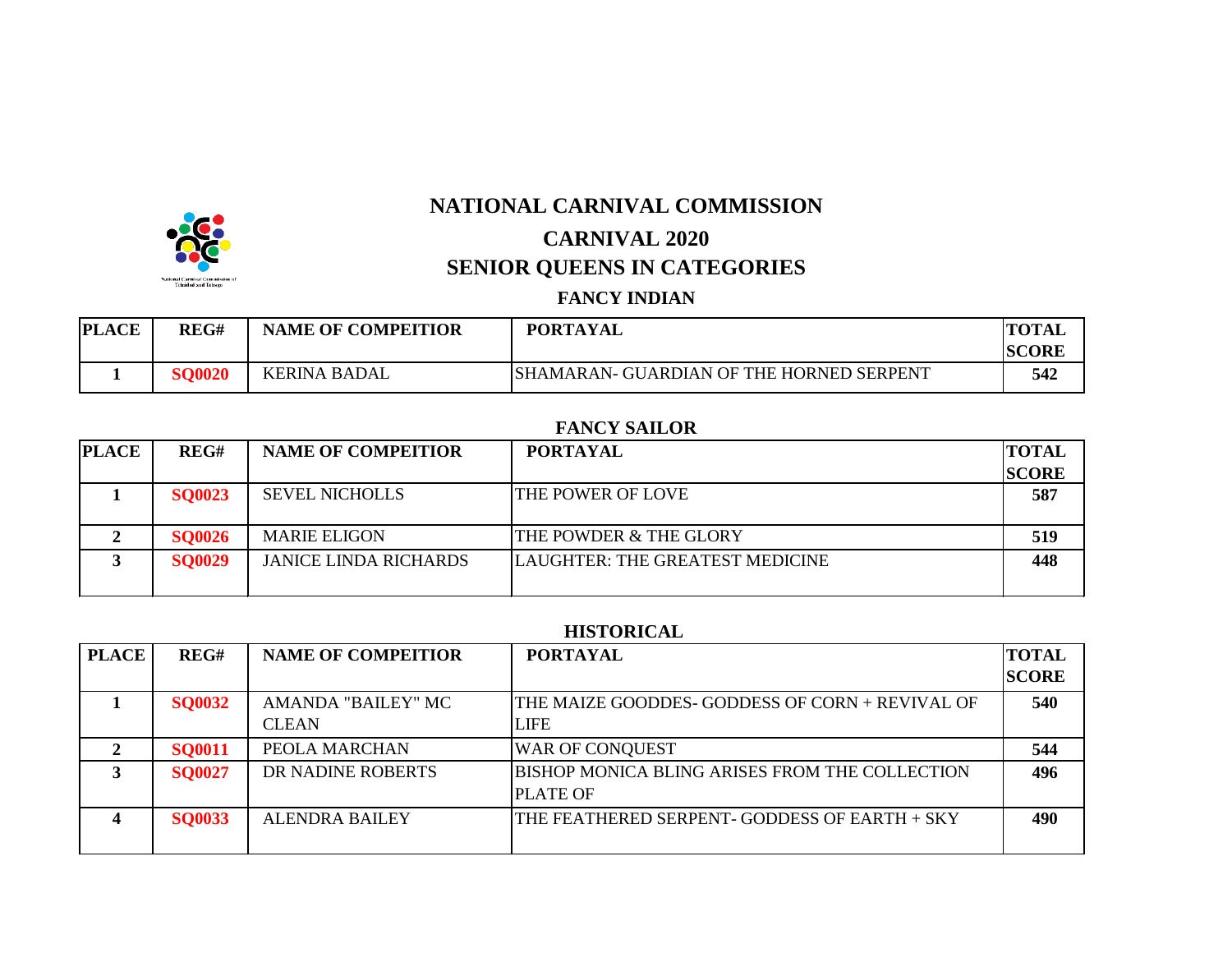| <b>COM1</b> | <b>ADAMS MENDEZ</b><br><b>RUTH</b> | <b>ESPANOL</b><br><b>TRINI</b>                         | 443 |
|-------------|------------------------------------|--------------------------------------------------------|-----|
| <u>avvv</u> | <b>GARCIA</b><br>VICTORIA          | <b>GOLDEN TENDOR</b><br><b>SWEET</b><br>' SOUND OF THE | 418 |

#### **ORIGINAL**

| <b>'LACE</b><br> PL | REG#         | <b>NAME OF COMPEITIOR</b> | <b>PORTAYAL</b>                     | <b>TOTAL</b><br><b>SCORE</b> |
|---------------------|--------------|---------------------------|-------------------------------------|------------------------------|
|                     | <b>SO004</b> | <b>JUNESS GARCIA</b>      | <b>BIRDS OF THE ETHNIC SPECTRUM</b> | 476                          |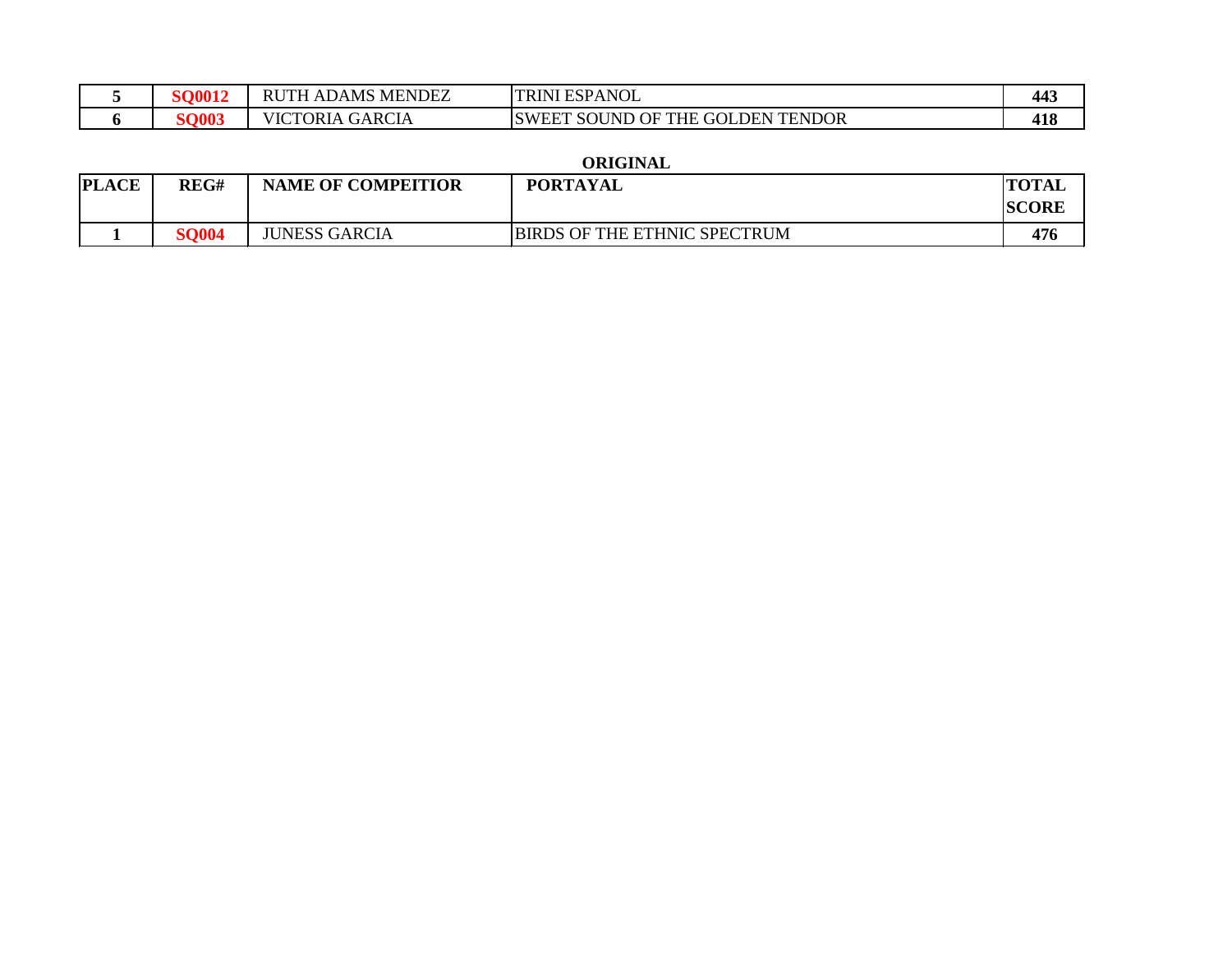| <b>FINAL</b> |  |
|--------------|--|
| <b>SCORE</b> |  |
| 362          |  |
| 360          |  |
| 359          |  |
| 350          |  |
| 333          |  |
| 331          |  |
| 310          |  |

| <b>FINAL</b> |
|--------------|
| SCORE        |
| 425          |
| 324          |
| 279          |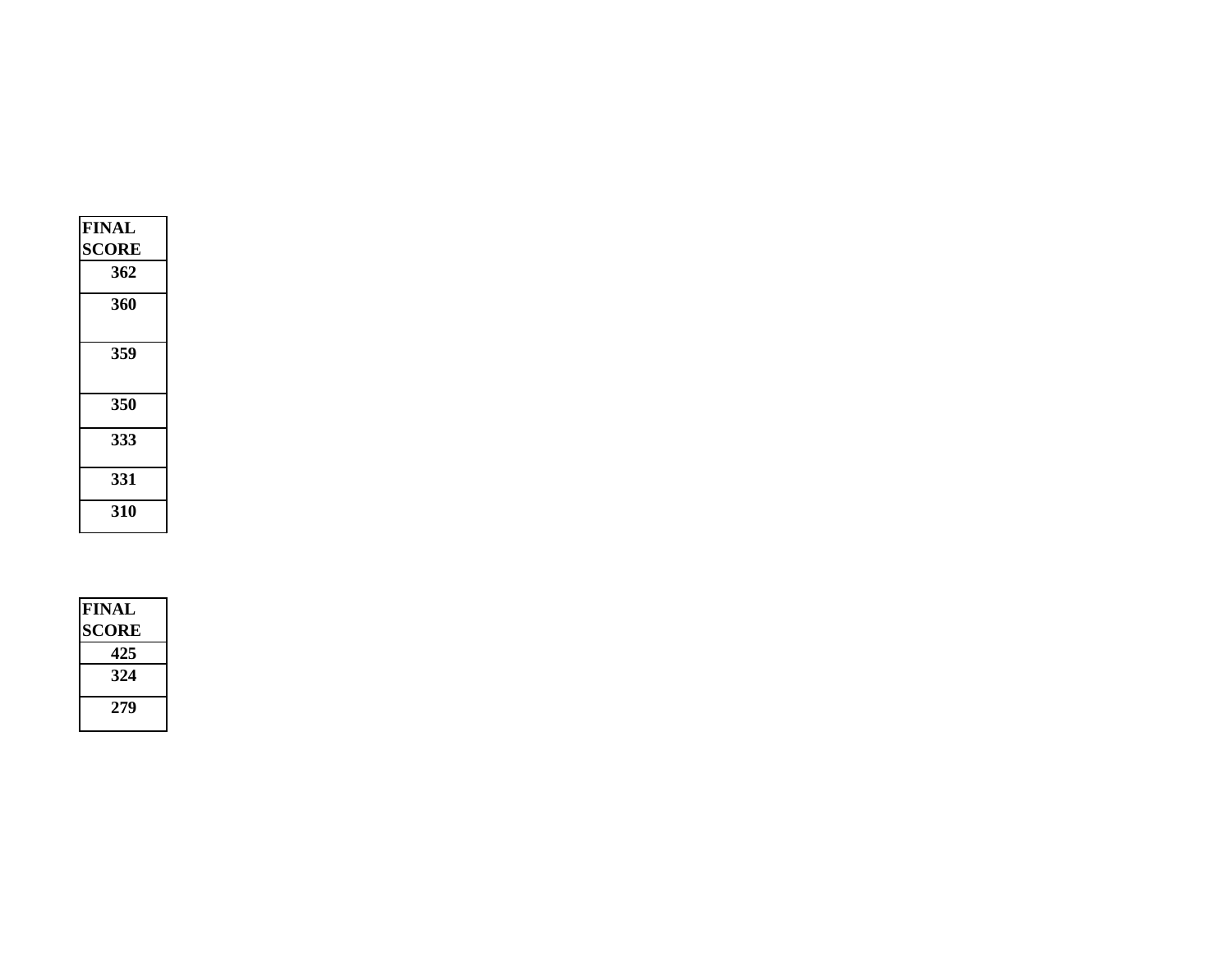| <b>FINAL</b><br><b>SCORE</b><br>406 |
|-------------------------------------|
| 397                                 |
| 381                                 |
| 356                                 |
| 345                                 |
| 344                                 |

| <b>FINAL</b><br><b>SCORE</b><br>412 |
|-------------------------------------|
| 405                                 |
| 392                                 |
| 361                                 |
| 326                                 |
| 301                                 |
| 293                                 |
| 267                                 |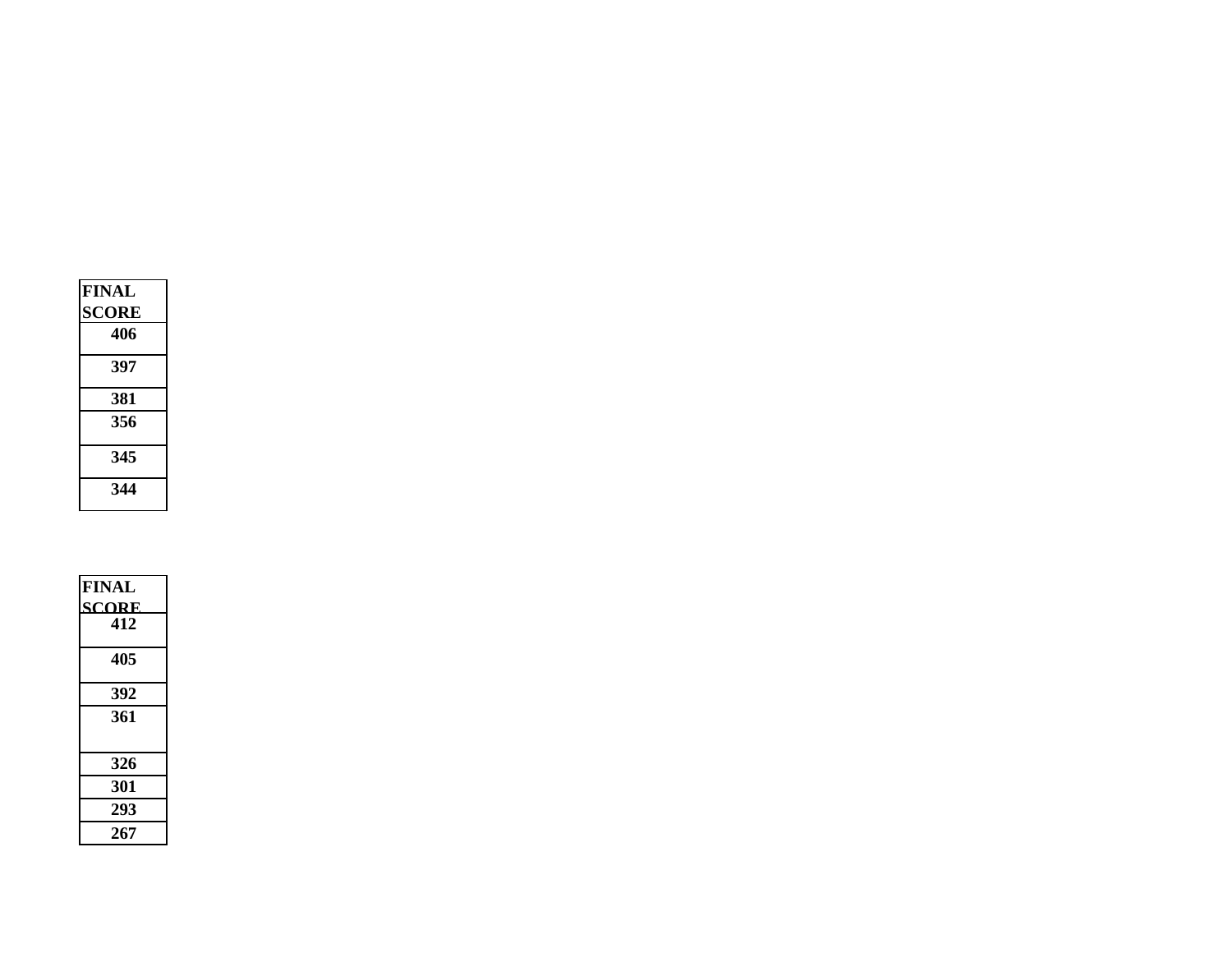

| <b>FINAL</b> |
|--------------|
| <b>SCORE</b> |
| 420          |
|              |
| 367          |
| 321          |
|              |

| <b>FINAL</b> |  |
|--------------|--|
| <b>SCORE</b> |  |
| 390          |  |
|              |  |
| 387          |  |
| 366          |  |
|              |  |
| 348          |  |
|              |  |